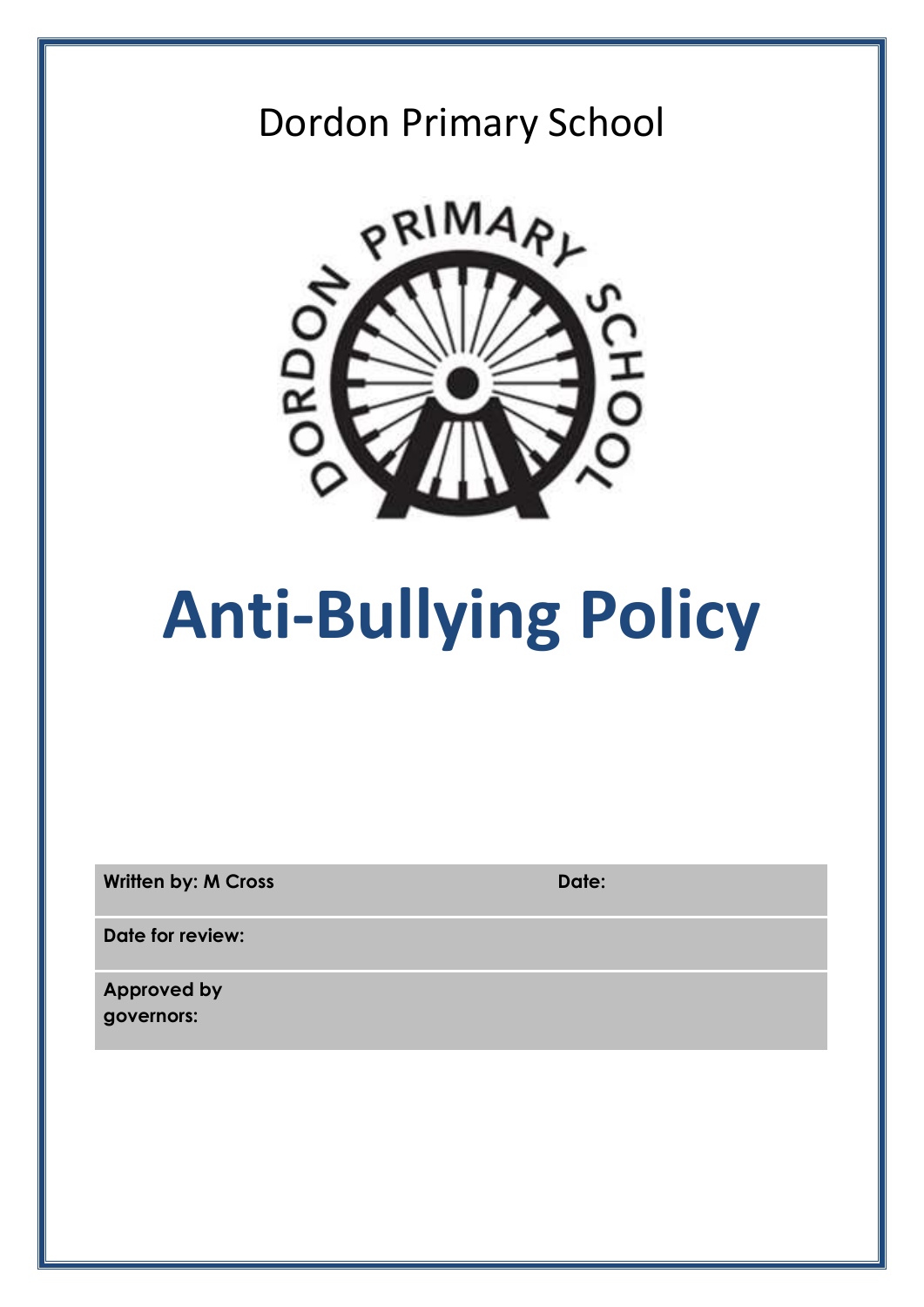#### **Dordon Primary School**

#### **Anti-Bullying Policy**

#### **At Dordon School Every Child Matters.**

#### **1 Introduction**

It is a Government requirement that all schools have an anti-bullying policy. The Academy policy reflects this and recent DfE advice.

DfE guidance defines bullying as actions that are meant to be hurtful, and which happen on a regular basis. Bullying can be direct (either physical or verbal) or indirect (for example, being ignored or not spoken to).

#### **2 Aims and objectives**

Bullying is wrong and damages individual children. We therefore do all we can to prevent it, by developing a school ethos in which bullying is regarded as completely unacceptable.

We aim, as a school, to produce a safe and secure environment where all can learn without anxiety, and measures are in place to reduce the likelihood of bullying.

This policy aims to produce a consistent school response to any bullying incidents that may occur.

We aim to make all those connected with the school aware of our opposition to bullying, and we make clear each person's responsibilities with regard to the eradication of bullying in our school.

#### **3 The role of governors**

The School Standards Committee (SSC) supports the Headteacher in all attempts to eliminate bullying from our school. The SSC will not condone any bullying at all in our school, and any incidents of bullying that do occur will be taken very seriously, and dealt with appropriately.

The SSC monitors incidents of bullying that do occur, and reviews the effectiveness of this policy regularly. The governors require the Executive Headteacher to keep accurate records of all incidents of bullying, and to report to the governors on a termly basis about the effectiveness of school anti-bullying strategies.

A parent who is dissatisfied with the way the school has dealt with a bullying incident can ask the chair of governors to look into the matter. The governing body responds within ten days to any request from a parent to investigate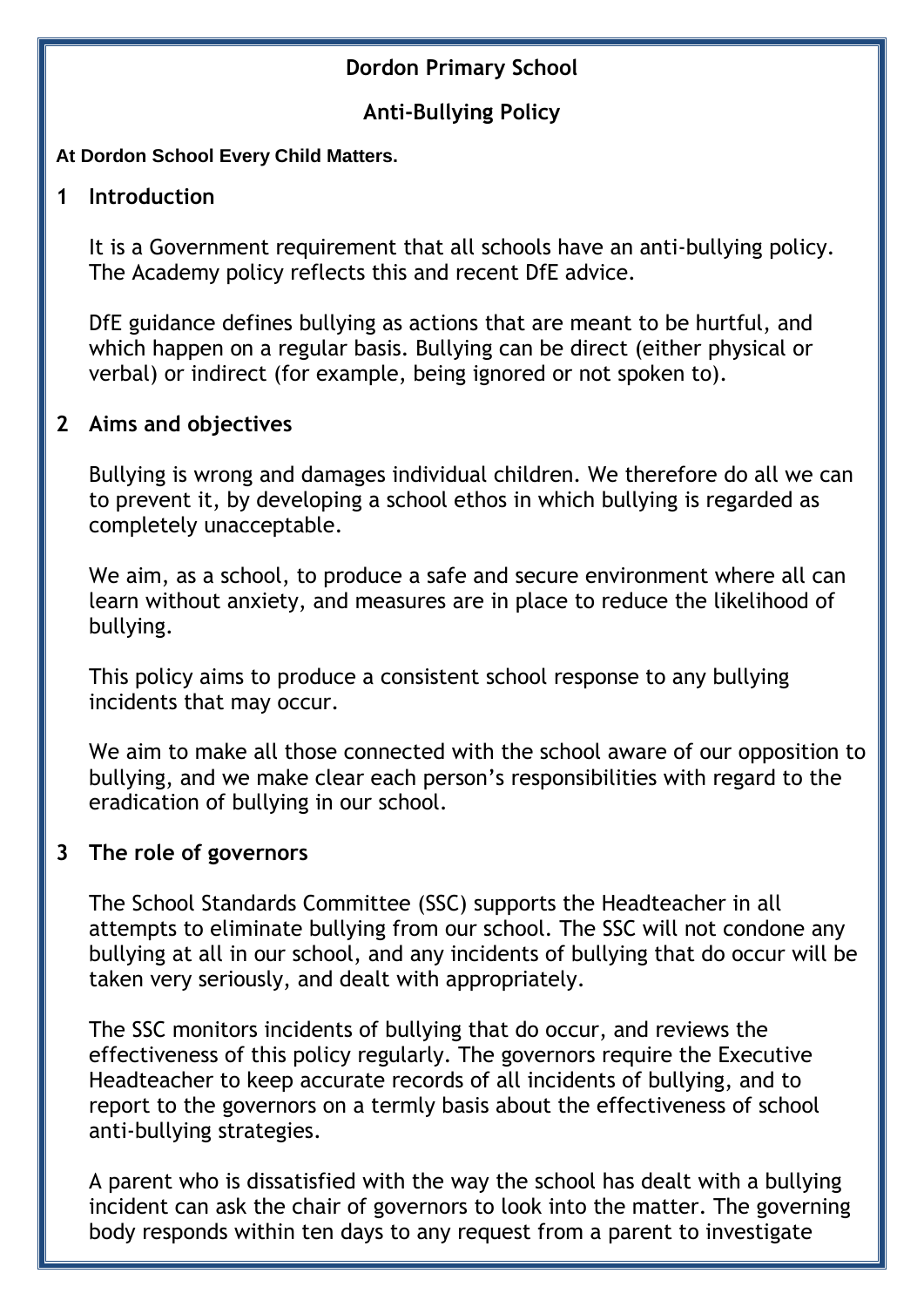incidents of bullying. In all cases the governing body notifies the Executive Headteacher, and asks him/her to conduct an investigation into the case- this may be delegated to the Associate Head, and to report back to a representative of the governing body. The governing body then report their findings to the parent.

#### **4 The role of the Executive Headteacher**

It is the responsibility of the Executive Headteacher to implement the school anti-bullying strategy, and to ensure that all staff (both teaching and nonteaching) are aware of the school policy, and know how to identify and deal with incidents of bullying. The Executive Headteacher reports to the SSC about the effectiveness of the anti-bullying policy on request. The anti-bullying policy will usually form part of the induction process for new staff.

The Executive Headteacher ensures that all children know that bullying is wrong, and that it is unacceptable behaviour in this school. The Executive Headteacher draws the attention of children to this fact at suitable moments. For example, if an incident occurs, the Executive Headteacher may decide to use an assembly as the forum in which to discuss with other children why this behaviour was wrong, and why a pupil is receiving a logical consequence.

The Executive Headteacher ensures that all staff, including lunchtime staff, receive sufficient training to be equipped to identify and deal with all incidents of bullying.

The Executive Headteacher sets the school climate of mutual support and praise for success, so making bullying less likely. When children feel they are important and belong to a friendly and welcoming school, bullying is far less likely to be part of their behaviour.

#### 5 The role of the Associate Headteacher

It is the responsibility of the Associate Headteacher to support the Executive Headteacher in the implementation of the school anti-bullying strategy, on a day to day basis, and know how to identify and deal with incidents of bullying. The Associate Headteacher provides ongoing information to the Executive Headteacher about incidents which are then used to report to the SSC.

The Executive Headteacher ensures that all children know that bullying is wrong, and that it is unacceptable behaviour in this school. The Associate Headteacher draws the attention of children to this fact at suitable moments. For example, if an incident occurs, the Associate Headteacher may decide to use an assembly as the forum in which to discuss with other children why this behaviour was wrong, and why a pupil is receiving a logical consequence.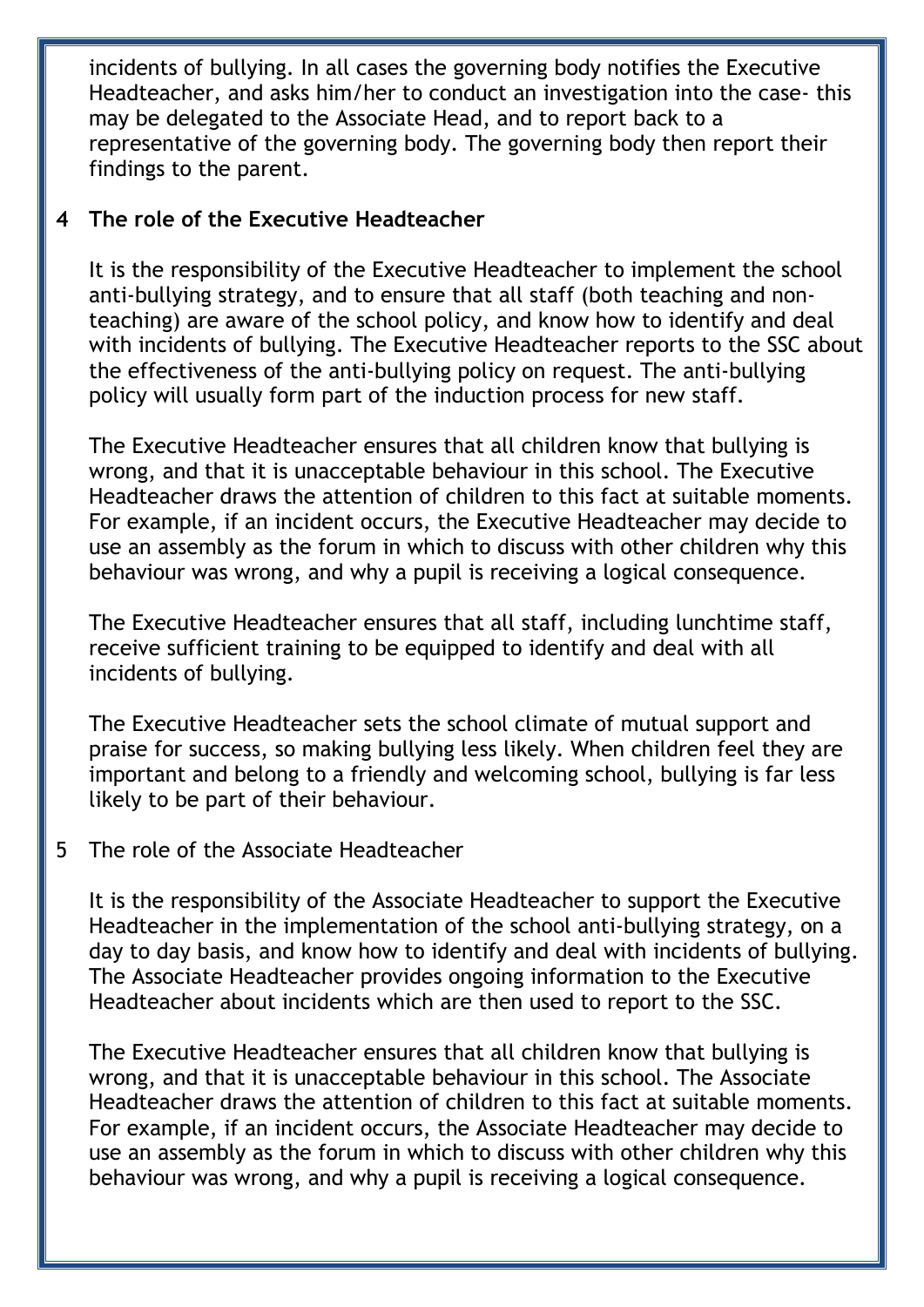#### **6 The role of the teacher and support staff**

All the staff in our school take all forms of bullying seriously, and seek to prevent it from taking place.

If teachers witness an act of bullying, they will investigate it themselves and always refer it to the Associate Headteacher. Teachers and support staff do all they can to support the child who is being bullied. If a child is being bullied over a period of time, then, after consultation with the Executive/ Associate Headteacher, the teacher informs the child's parents.

In the Headteacher's office there is an anti-bullying logbook in which staff record all incidents of bullying that occur both in and out of class. We also record incidents that occur near the school, or on the children's way between school and home. Any adult who witness an act of bullying should record it in the logbook.

When any bullying takes place between members of a class, the teacher will deal with the issue immediately. This may involve counselling and support for the victim of the bullying, and consequences for the child who has carried out the bullying. Time is spent talking to the child who has bullied: explaining why his/her action was wrong, and that child is encouraged to change his/her behaviour in future. If a child is repeatedly involved in bullying other children, staff inform the Executive Headteacher and the SENDCO. We then invite the child's parents into the school to discuss the situation. In more extreme cases, for example where these initial discussions have proven ineffective, Executive/ Associate Headteacher may contact external support agencies, such as Children's services.

All members of staff routinely attend training, which equips them to identify bullying and to follow school policy and procedures with regard to behaviour management.

Teachers use a range of methods to help prevent bullying and to establish a climate of trust and respect for all. They use drama, assemblies, role-play, stories etc., within the formal curriculum, to help pupils understand the feelings of bullied children, and to practise the restraint required to avoid lapsing into bullying behaviour. PSHE lessons are an important time in which to learn about bullying. Circle time is used to praise, reward and celebrate the success of all children, and thus to help create a positive atmosphere.

#### **7 The role of parents**

Parents who are concerned that their child might be being bullied or who suspect that their child may be the perpetrator of bullying, should contact their child's class teacher immediately. If they are not satisfied with the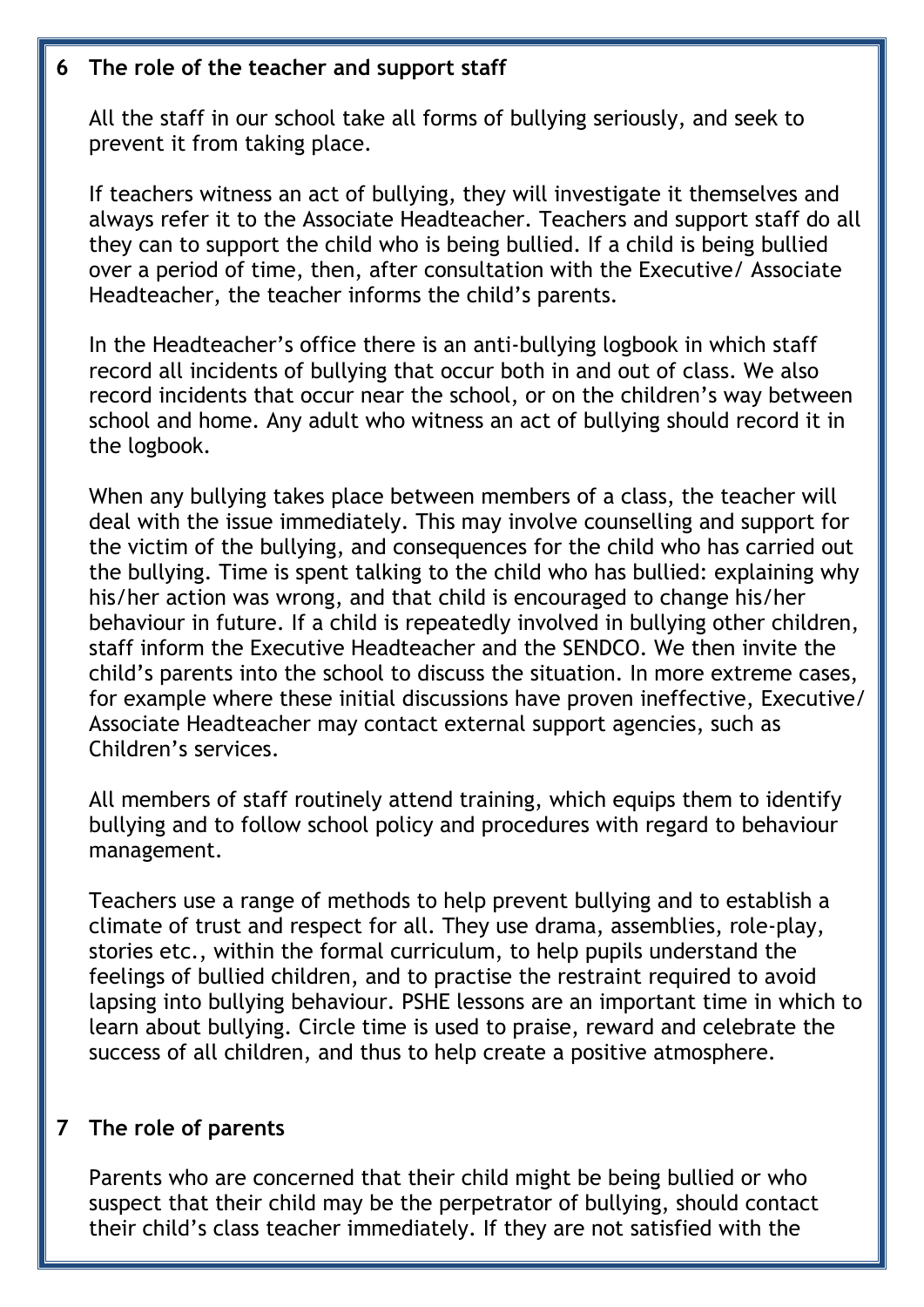response, they should contact the Associate Headteacher. If they remain dissatisfied, they should follow the school's complaints procedure, as detailed on the school website.

Parents have a responsibility to support the school's anti-bullying policy, actively encouraging their child to be a positive member of the school.

#### **8 The role of pupils**

Pupils are encouraged to tell somebody on their network of trusted adults if they are being bullied, and if the bullying continues, they must keep on letting people know.

Pupils are invited to tell us their views about a range of school issues, including bullying, in the annual pupil questionnaire.

#### **9 Other policies linked to this one**

- Behaviour policy
- Child Protection policy
- Social Media policy
- Online Safety policy
- Complaints procedure

#### **10 Monitoring and review**

This policy is monitored on a day-to-day basis by the Executive Headteacher and the Associate Headteacher, who reports to governors on request about the effectiveness of the policy.

This anti-bullying policy is the governors' responsibility, and they review its effectiveness annually. They do this by examining the school's anti-bullying logbook, where incidents of bullying are recorded, and by discussion with the Headteacher. Governors analyse information for patterns of people, places or groups. They look out in particular for racist bullying, or bullying directed at children with disabilities or special educational needs.

This policy will be reviewed annually.